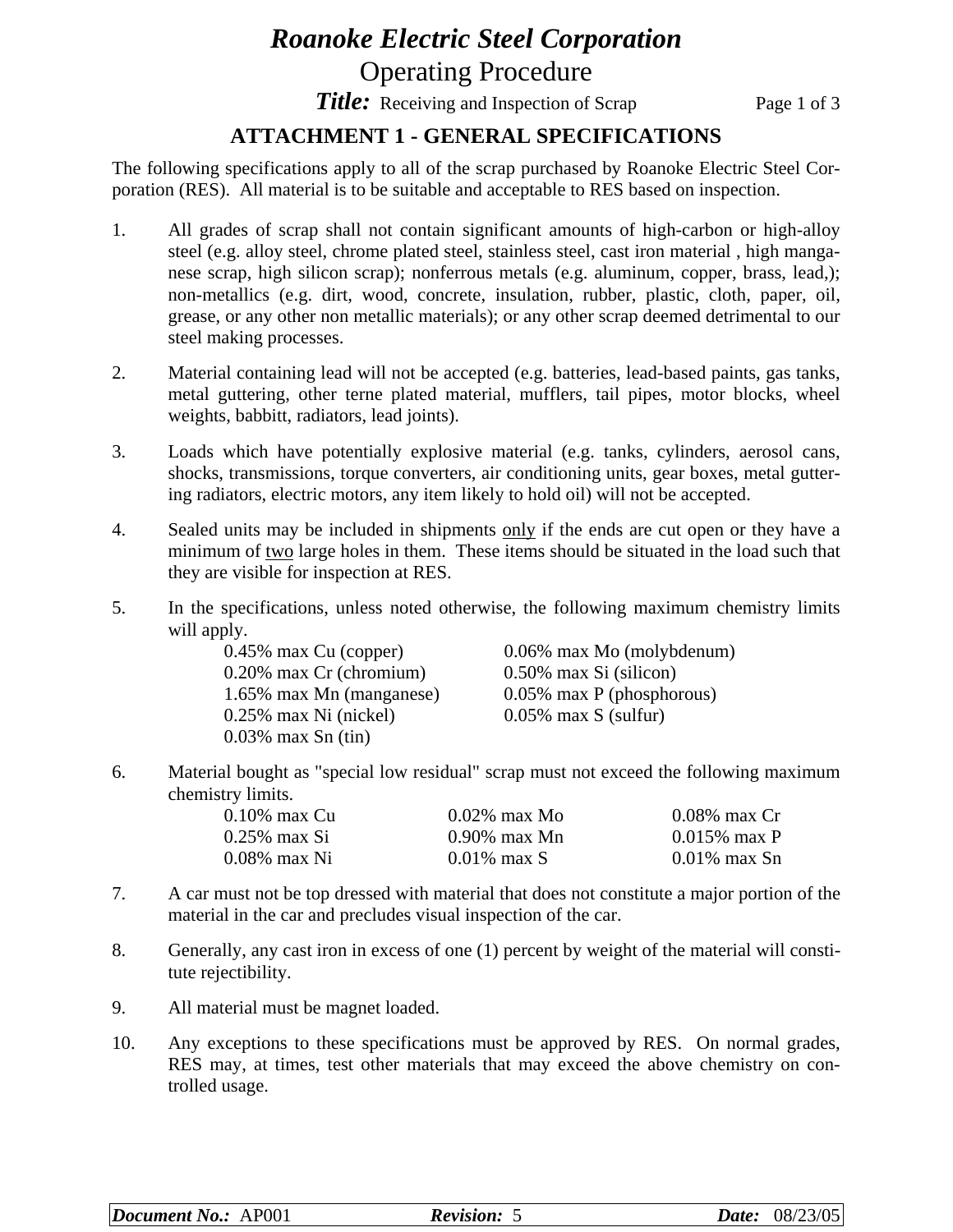# *Roanoke Electric Steel Corporation* Operating Procedure

*Title:* Receiving and Inspection of Scrap Page 2 of 3

### **PLATE & STRUCTURAL**

Clean steel plate and structural shapes, 3/16" minimum thickness, 8" maximum thickness, cut to  $5' \times 2'$  maximum. No unsplit pipe and no galvanized material.

#### **#1 HEAVY MELT**

Clean steel scrap, 3/16" minimum thickness, 8" maximum thickness, 5' x 2' maximum. 1% maximum cast iron by weight. Heavy walled pipe is acceptable; over 4" must be split. Dies by customer approval only. No automotive scrap, gears, cables, chains, or coated material.

#### **RAILROAD RAIL & OTM**

Cropped rail, 80#/yd and heavier, standard section. Cut to 5' maximum length. Rail 80#/yd and less, cut to 3' maximum length. All OTM must be 3' and under.

#### **#1 BUSHELING**

Clean steel scrap not exceeding 36" in any dimension, 20 gauge minimum thickness. Free of coated metal and electrical steel containing over 0.5% Si.

#### **GALVANIZED #1 BUSHELING**

Clean steel scrap not exceeding 36" in any dimension, 20 gauge minimum thickness. Free of electrical steel containing over 0.5% Si.

#### **#1 RAILROAD STEEL**

Clean steel railroad car scrap  $3/16$ " minimum thickness cut to  $5' \times 2'$  maximum size. Should include cut bolsters, truck sides and frames. Maximum of 20% car sides by weight.

#### **ELECTRIC FURNACE STEEL**

This grade should be considered as a mixture of #1 heavy melting, #2 heavy melting, and plate and structural. Should not exceed 50% #2 steel by weight. Refer to individual grade specifications for acceptable material. Maximum size of  $36" \times 24."$ 

#### **#1 BUNDLES**

Steel sheet scrap, clippings, or skeleton scrap compressed into a bundle weighing not less than 75 lbs/ft<sup>3</sup>. May include chemically detinned material and 10% maximum galvanized material. No dimension to exceed 48" and no two dimensions to exceed 24". Example:  $48" \times 24" \times 24"$  is acceptable,  $36" \times 36" \times 36"$  is not acceptable.

#### **GALVANIZED #1 BUNDLES**

Steel sheet scrap, clippings or skeleton scrap compressed into a bundle weighing not less than 75 lbt/ft<sup>3</sup>. May include chemically detinned material. No dimension to exceed 48" and no two dimensions to exceed 24". No heavy galvanized material will be accepted, i.e., 1.5% zinc by weight maximum.